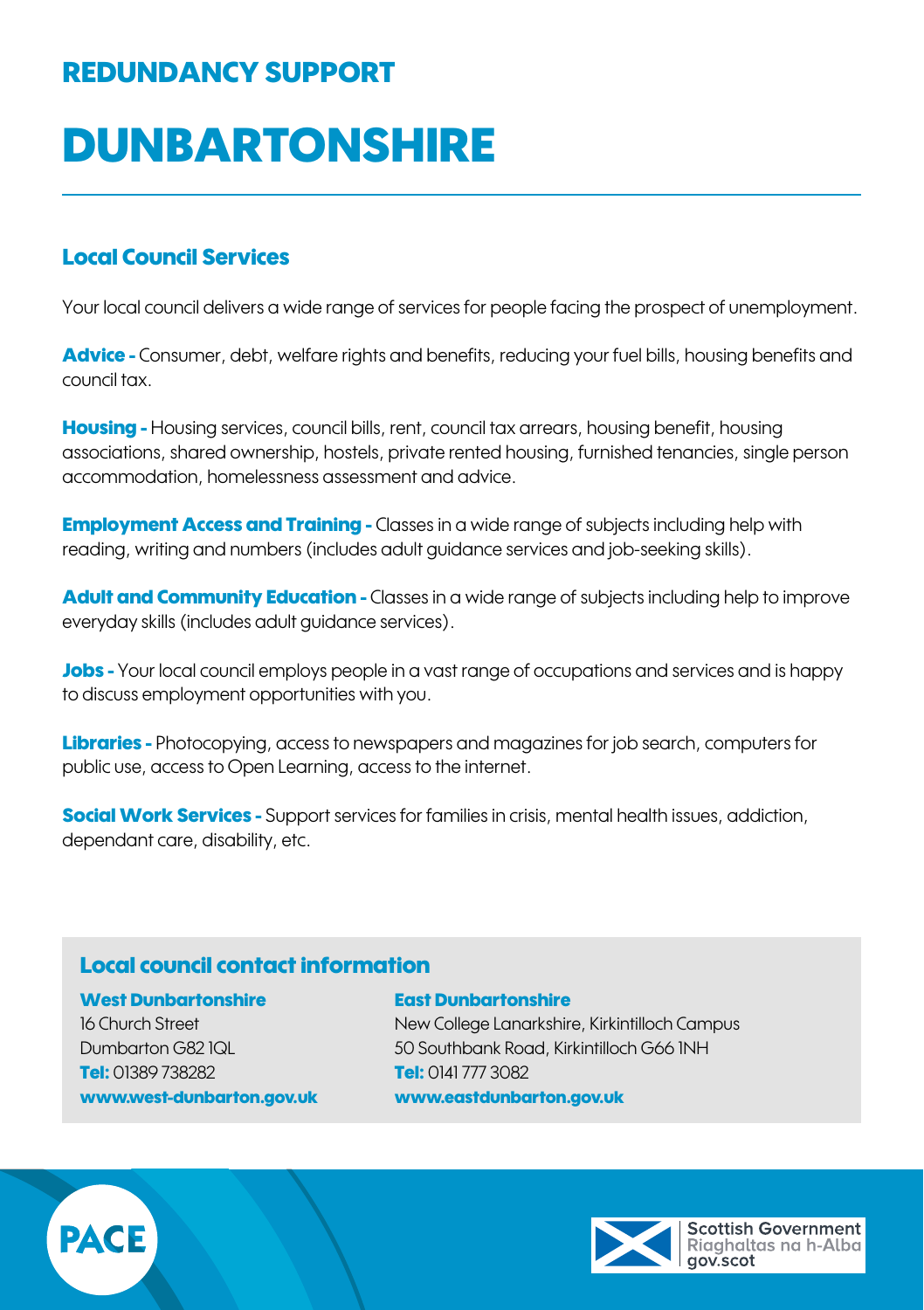## REDUNDANCY SUPPORT

# **DUNBARTONSHIRE**

#### SKILLS DEVELOPMENT SCOTLAND CENTRES

Tel: 0800 917 8000 [www.careers.myworldofwork.](http://www.careers.myworldofwork.co.uk) [co.uk](http://www.careers.myworldofwork.co.uk)

Clydebank Centre 5 Carinthia Way, Upper Level Clyde Shopping Centre Kilbowie Road Clydebank G81 2UA

Dumbarton Centre 32-36 High Street Dumbarton G82 1PQ

#### Kirkintilloch Centre East Dunbartonshire Campus of

Further and Higher Education, 50 Southbank Business Park Southbank Road Kirkintilloch G66 1NH

#### JOBCENTRE PLUS OFFICES

Tel: 0845 604 3719 (Calls will be directed to local office)

160 Bank Street Alexandria G83 0UP

245 Kilbowie Road Clydebank G81 2JL

15 Meadowbank Street Dumbarton G82 1SJ

5/7 Charlotte Street Helensburgh G84 7PH

Queen Street Kirkintilloch G66 1JN

#### BUSINESS GATEWAY

Tel: 0845 609 6611 [info@bgateway.com](mailto:info@bgateway.com) [www.bgateway.com](http://www.bgateway.com)

**Titan Enterprise** 1 Aurora Way, Queens Quay Clydebank G81 1QQ

Helensburgh Enterprise Centre 1 East Princes Street Helensburgh G84 7QG

Southbank House 1 Strathkelvin Place Kirkintilloch G66 1XR

Milngavie Enterprise Centre Ellangowan Court, Milngavie Glasgow G62 8PH

#### LOCAL COLLEGES

#### West College Scotland

West College Scotland delivers a range of part time, full time and short courses to support individuals learn new skills or update their existing skills for the current labour market. Tel: 0300 600 6060 [www.westcollegescotland.](http://www.westcollegescotland.ac.uk) [ac.uk](http://www.westcollegescotland.ac.uk) Email: [info@wcs.ac.uk](mailto:info@wcs.ac.uk)

Clydebank Campus Queens Quay Clydebank G81 1BF

New College Lanarkshire Kirkintilloch Campus 50 Southbank Road, Kirkintilloch Glasgow G66 1NH Tel: 0141 777 2090



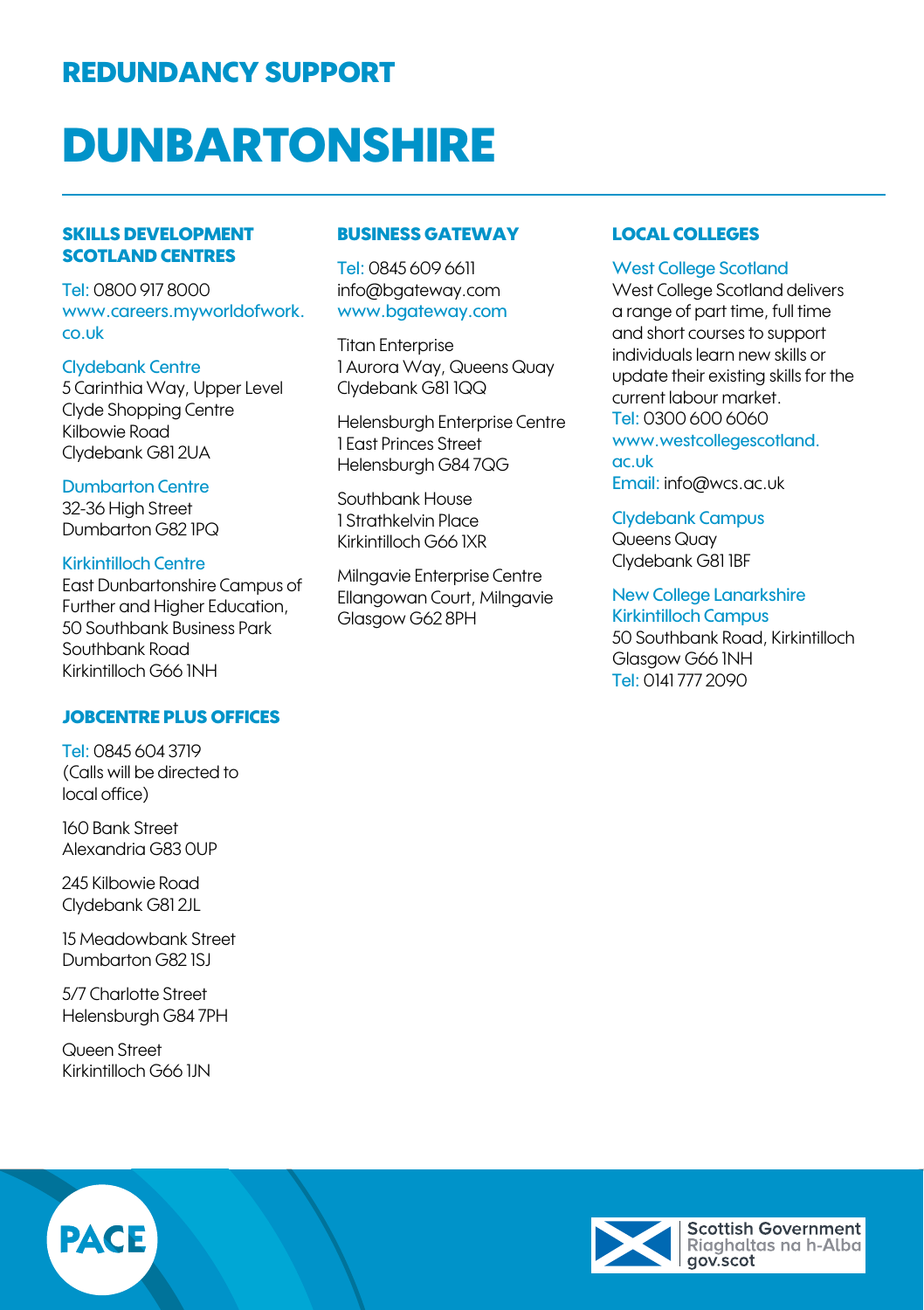## REDUNDANCY SUPPORT

# **DUNBARTONSHIRE**

#### OTHER LOCAL ORGANISATIONS

Citizens Advice Bureau 11 Alexandra Street Kirkintilloch G66 1HB Tel: 0141 775 3220 www.edcab.org

#### Independent Resource Centre

627 Dumbarton Road Clydebank G81 4ET Tel: 0141 951 4040

Offer welfare rights, debt & money advice including advice on JSA

The Lennox Partnership Carus House, 201 Dumbarton Road Clydebank G81 4XJ Tel: 0141 951 1131 [www.thelennoxpartnership.](http://www.thelennoxpartnership.org) [org](http://www.thelennoxpartnership.org)

Offer support for job search, job applications, CV and interview preparation, access to training and funding guidance.

#### 'ARTC' (Adult Recruitment and Training Credit)

The Lennox Partnership, Carus House, Ground Floor 201 Dumbarton Road Clydebank G81 4XJ Tel: 0141 951 6457

Offer funding support for clients going into mainstream employment or to individuals embarking on self employment.

#### Working4U

16 Church Street Dumbarton G82 1QL Tel: 01389 737385 Email: working4u@westdunbarton.gov.uk

Offer support, advice, employment and industry specific training, access to money advice , funding and job brokerage service across West Dunbartonshire.